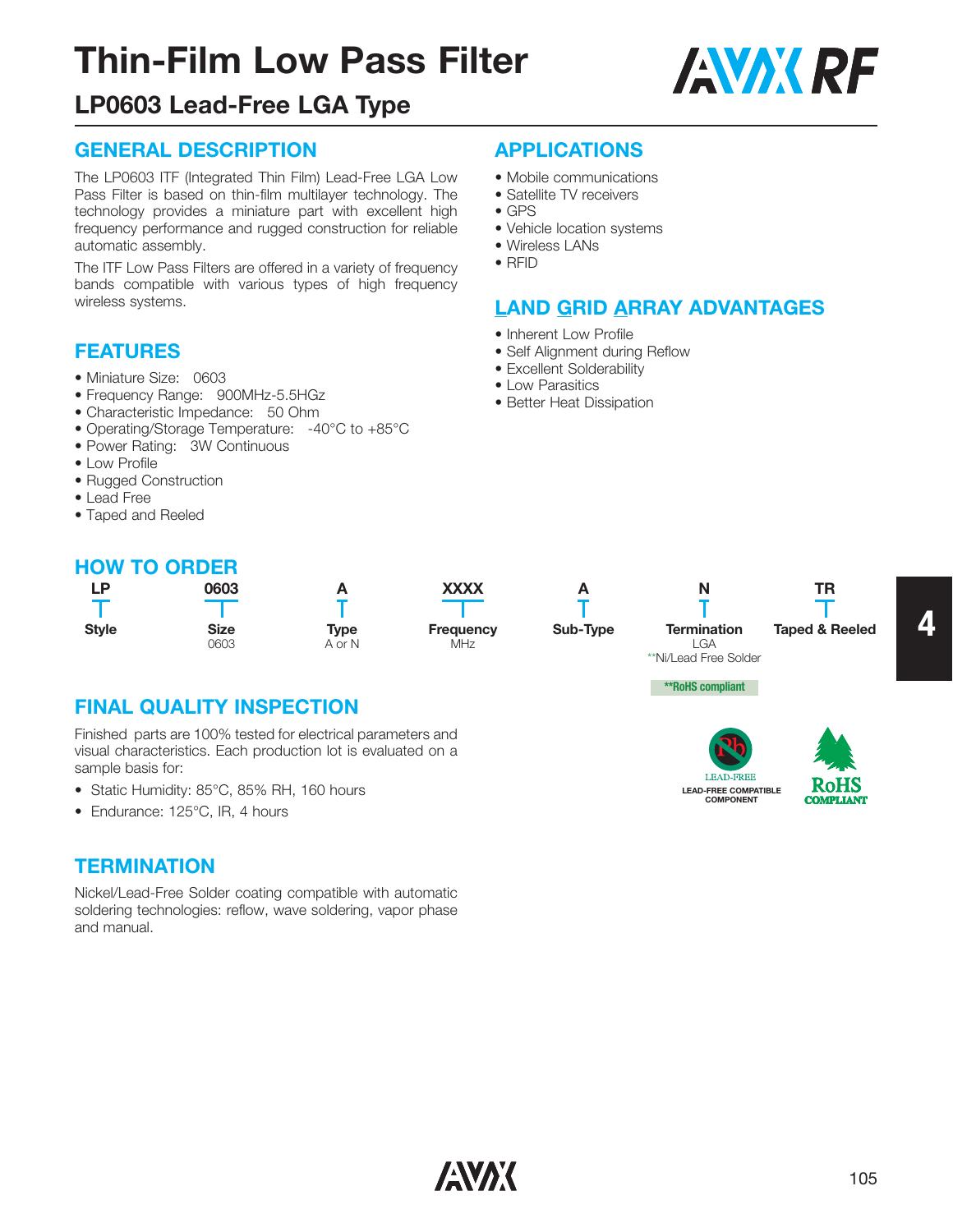

# **LP0603 Lead-Free LGA Type**

### **DIMENSIONS: millimeters (inches) (Bottom View)**



|   | $1.6 + 0.1$<br>$(0.063 \pm 0.004)$    | A | $0.25 \pm 0.05$<br>$(0.010 \pm 0.002)$ |
|---|---------------------------------------|---|----------------------------------------|
| W | $0.84 \pm 0.1$<br>$(0.033 \pm 0.004)$ | B | $0.20 \pm 0.05$<br>$(0.008 \pm 0.002)$ |
| т | $0.60 + 0.1$<br>$(0.024 \pm 0.004)$   | S | $0.05 \pm 0.05$<br>$(0.002 \pm 0.002)$ |

### **TERMINALS AND ORIENTATION IN TAPE (Top View)**



# **RECOMMENDED PAD LAYOUT (mm)**



# **ELECTRICAL CHARACTERISTICS**

#### **(Guaranteed over –40°C to +85°C Operating Temperature Range)**

| P/N             | Frequency<br><b>Band [MHz]</b> | I. Loss<br>[dB]                   | <b>VSWR</b><br>max<br>[dB] | <b>Attentuation</b><br>typ.<br>[dB] |
|-----------------|--------------------------------|-----------------------------------|----------------------------|-------------------------------------|
| LP0603A0902ANTR | 890-915                        | $0.35$ typ<br>$(0.5 \text{ max})$ | 1.4                        | 25 @ 2xFn<br>14 @ 3xF <sub>0</sub>  |
| LP0603A0947ANTR | 935-960                        | $0.35$ typ<br>$(0.5 \text{ max})$ | 1.4                        | 25 @ 2xFn<br>17 @ 3xFn              |
| LP0603A1747ANTR | 1710-1785                      | $0.3$ typ<br>$(0.5 \text{ max})$  | 1.4                        | 25 @ 2xFn<br>17 @ 3xF <sub>0</sub>  |
| LP0603A1842ANTR | 1805-1880                      | $0.3$ typ<br>$(0.5 \text{ max})$  | 1.4                        | 27 @ 2xFn<br>15 @ 3xF <sub>0</sub>  |
| LP0603A1880ANTR | 1840-1920                      | $0.3$ typ<br>$(0.5 \text{ max})$  | 1.4                        | 25 @ 2xFn<br>17 @ 3xF <sub>0</sub>  |
| LP0603A1950ANTR | 1920-1980                      | $0.3$ typ<br>$(0.5 \text{ max})$  | 1.4                        | 27 @ 2xFn<br>15 @ 3xF <sub>0</sub>  |
| LP0603A2140ANTR | 2110-2170                      | $0.3$ typ<br>$(0.5 \text{ max})$  | 1.4                        | 27 @ 2xFn<br>17 @ 3xF <sub>0</sub>  |
| LP0603A2442ANTR | 2412-2472                      | $0.3$ typ<br>$(0.5 \text{ max})$  | 1.4                        | 25 @ 2xFn<br>17 @ 3xF <sub>0</sub>  |
| LP0603N3500ANTR | 3400-3600                      | $-0.3$ typ.<br>$-0.5$ max.        | 1.4                        | 30 @ 2xFn<br>20 @ 3xF <sub>0</sub>  |
| LP0603N5200ANTR | 5050-5350                      | $-0.2$ typ.<br>$-0.5$ max.        | 1.4                        | 30 @ 2xFn<br>20 @ 3xFn              |
| LP0603N5500ANTR | 5350-5650                      | $-0.2$ typ.<br>$-0.5$ max.        | 1.4                        | 30 @ 2xFn<br>20 @ 3xF <sub>0</sub>  |

NOTE: Additional Frequencies Available Upon Request



**4**

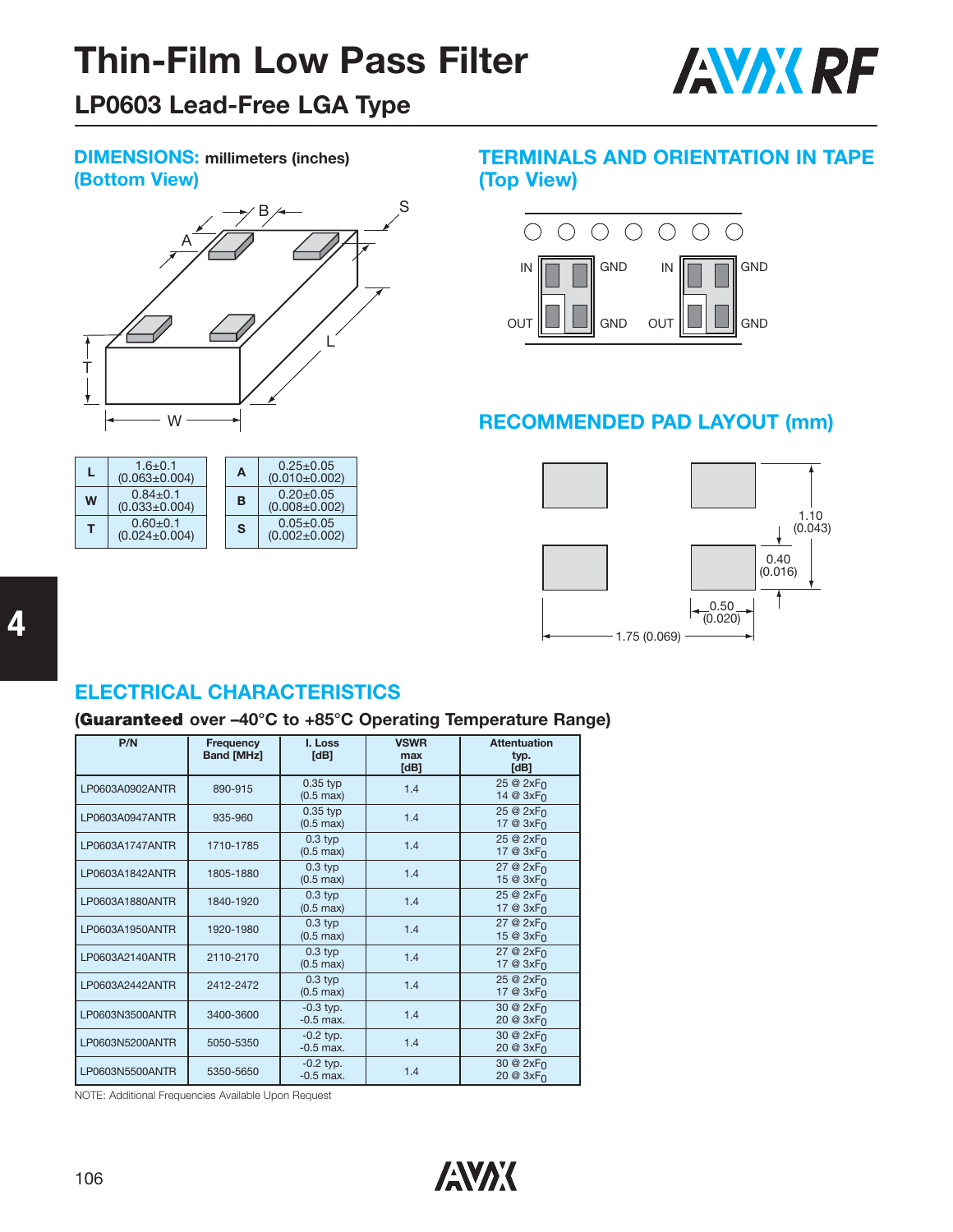









-50 -38 -25 -13 0 0 0.50 1.00 1.50 2.00 2.50 3.00 3.50 4.00 4.50 5.00 5.50 6.00 6.50 7.00 7.50 8.00 S21 S11  $(dB)$ Frequency (GHz) **2F0 F0 A**<br>3F<sub>0</sub>



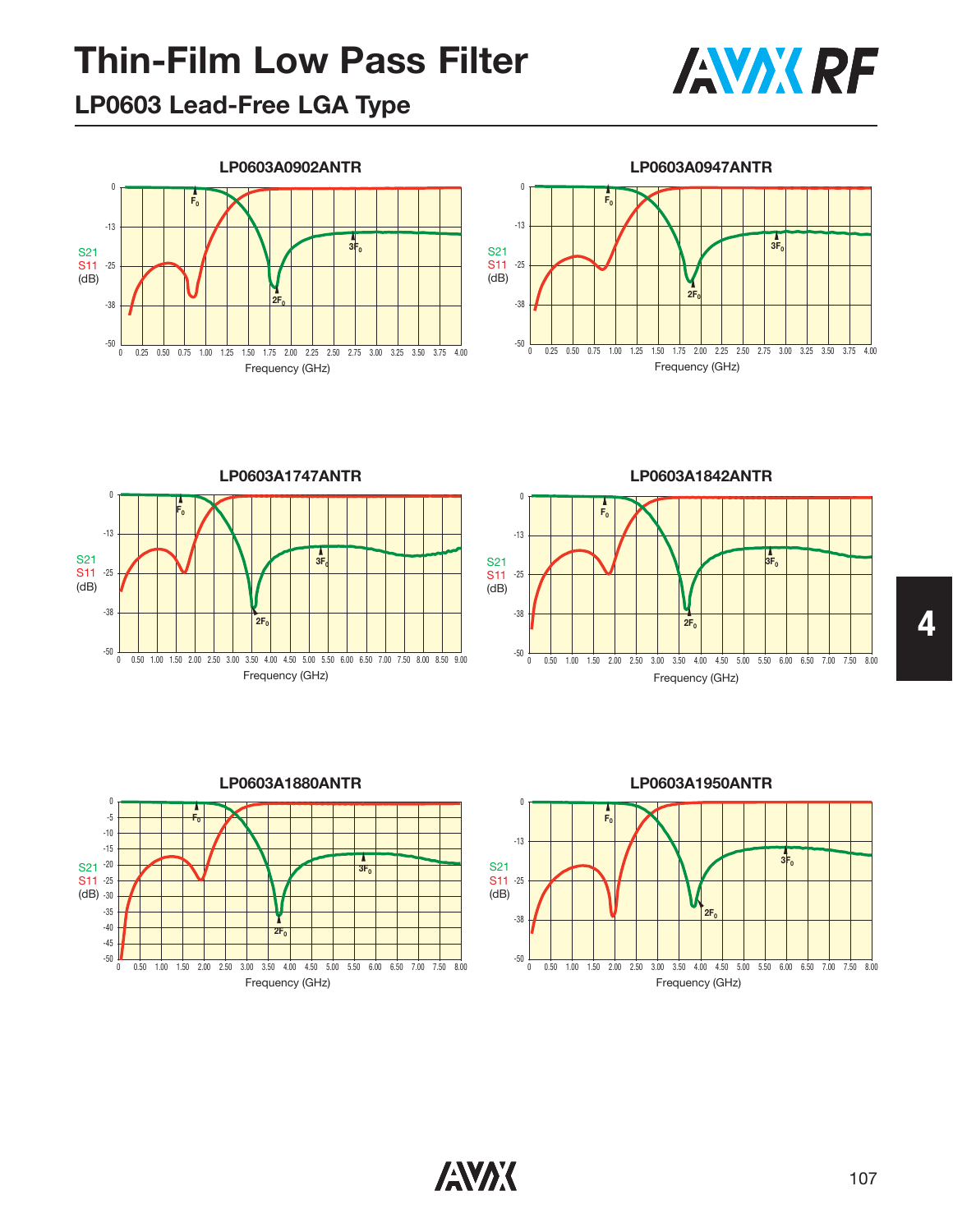# **LP0603 Lead-Free LGA Type**